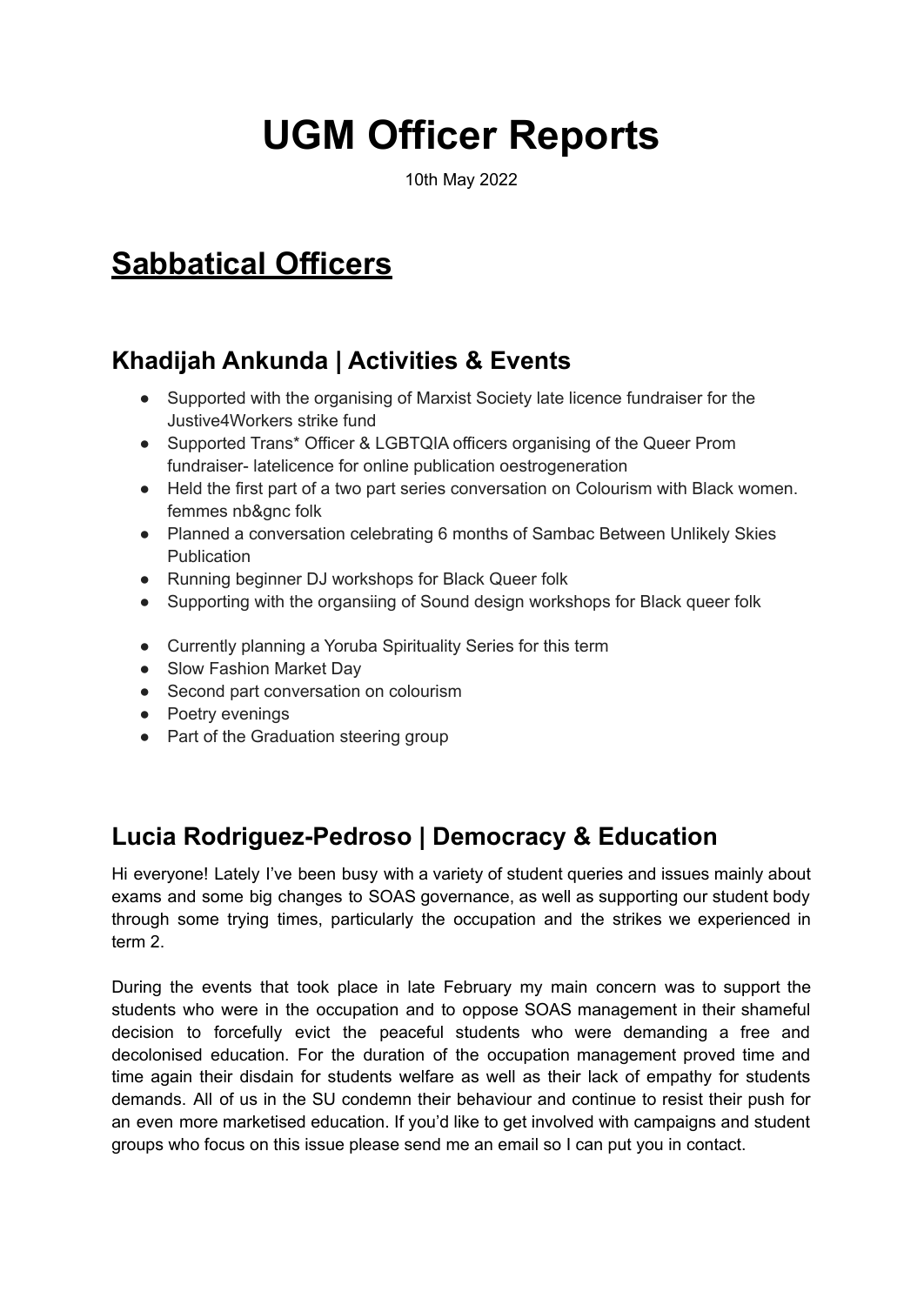Among some of the committees that have taken my time here are the more relevant items we discussed:

SEOC (Students Experience and Outcomes Committee)

- Exams: We discussed the format, timeframe and marking criteria for exams.
	- Exams are going to be unseen papers on which students will normally be expected to spend either 2 hours or 3 hours (each exam paper will specify).
	- 24-hour period to sit the exam, which will take into account any issues with work space, and we will ensure that there is sufficient study space on campus.

TeLSOC (Teaching, Learning and Student Experience Committee)

- Education Strategy Implementation Plan
	- We discussed SOAS new Education Strategy and the importance of liaising and consulting with the wider SOAS community on this, particularly students.
- Exams
	- Same as in SEOC but with some minor changes about preferred format and timeframe.
	- Highlighted the importance of accessibility and implementation of a plan for students who have SIP, which resulted in this policy:
		- For any student that is entitled to Special Exam Arrangements (SEA), the normal adjustment for the exams will be an additional 12 hours. Any student with a SIP will therefore have a 36-hour window in which to complete the exam.

Academic Board (AB)

- Changes to SOAS's Academic Governance
	- SOAS is planning on changing some of its academic governance structures, mainly what it is now the Senate and Academic Board.
	- $\circ$  The new two bodies are going to have different responsibilities as stated in the recommendations. One will be the higher body for academic decision making in the School while the other is a wider forum for academics to participate and discuss matters of importance to their community.
	- Students participating in both of these spaces was one of our priorities and managed to secure seats for them in both of these spaces.
- Emergency Taught Regulations
	- SOAS is considering pushing through changes to degree regulations that will allow exam boards to continue marking without the presence of external examiners (normally required as second markers), and change the number of award & progression requirements for students to pass and progress, including reducing the number of credits required for students to pass in 'exceptional circumstances'.
	- These moves ultimately devalue degrees and quality assurance two things that SOAS is usually very concerned about.
	- We understand that these actions in "exceptional circumstances" are in line with the sector but we're concerned that if universities start breaking the mutually-interdependent nature of degree certification and quality assurance,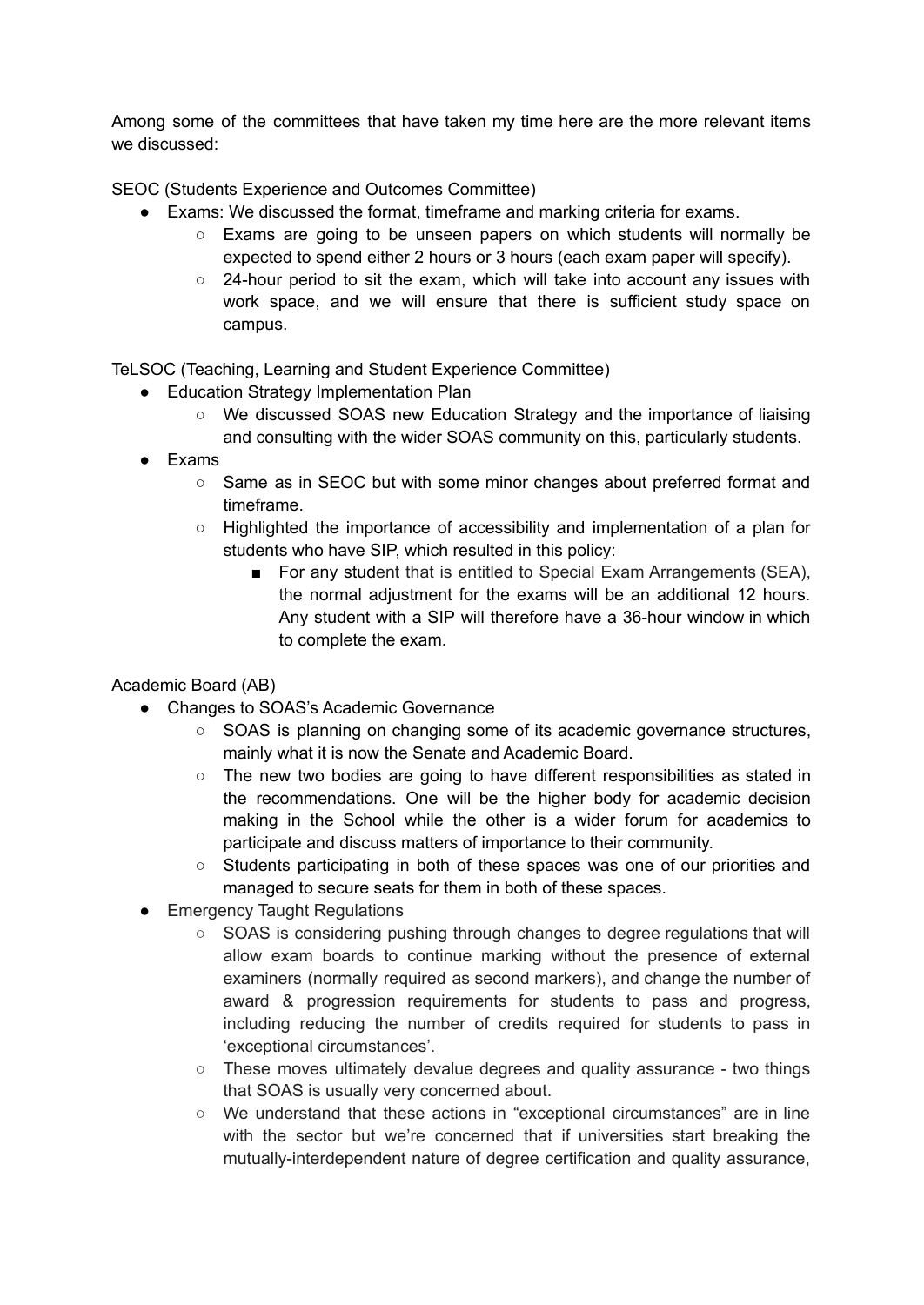they open the door to further extreme marketisation of education down the line.

○ If you would like to oppose this please consider sending this email [template](https://docs.google.com/document/d/1vEaeKgkSsSmVQ85X4m1vQ3YI19nx5YTqJFOT0v6QzO4/edit) to [management](https://docs.google.com/document/d/1vEaeKgkSsSmVQ85X4m1vQ3YI19nx5YTqJFOT0v6QzO4/edit) and continue to support our [academic](https://www.ucu.org.uk/article/12256/UCU-members-back-marking-boycott-in-pension-dispute) staff in their strike action!

Board of Trustees:

- Annual Financial Return (5 years forecast)
	- SOAS has to provide the Office for Students a forecast of our financial situation. Luckily it seems as if things are looking brighter this year in terms of the School's budget. Still transparency and accountability to the wider community are lacking and this is something that we will continue to push for.
- New Chair of the BoT Appointed, as well as two new lay trustees.

Besides committees I have also continued supporting and helping run the Students Representatives System. Among the things that are going on with Reps, here are the most relevant ones:

- Terms 2 Plenary
	- $\circ$  We held this at the beginning of the term to answer any questions and comments about the term ahead and how things went last year.
- In Person Social
	- We had some crips and drinks at the SU Bar back in January which was lots of fun and are currently planning a new social for February. Hopefully we'll have one every month for reps to get together and do fun stuff beyond their own responsibilities.
- Term 1 Report
	- At the end of each term we ask reps for some feedback and make a report with this data. This then feeds into how we organise the /reps system next year.

We also held our Spring elections last term. We managed to fulfil all of our full-time sabbatical positions but there are still some part-time [voluntary](https://soasunion.org/yourunion/elections/) positions available. If you're interested in having more agency in your Union and leading the change we want to see in SOAS you can put yourself forward for some of these positions!

And as you may know I act as the deputy chair for UGMs so I have been working closely with Jack to make sure our logistics are ready and that things run smoothly today.

Finally I've also been supporting students with mitigating circumstances and other academic issues as well as welfare support.

### **Hisham Pryce-Parchment | Equality & Liberation**

No report submitted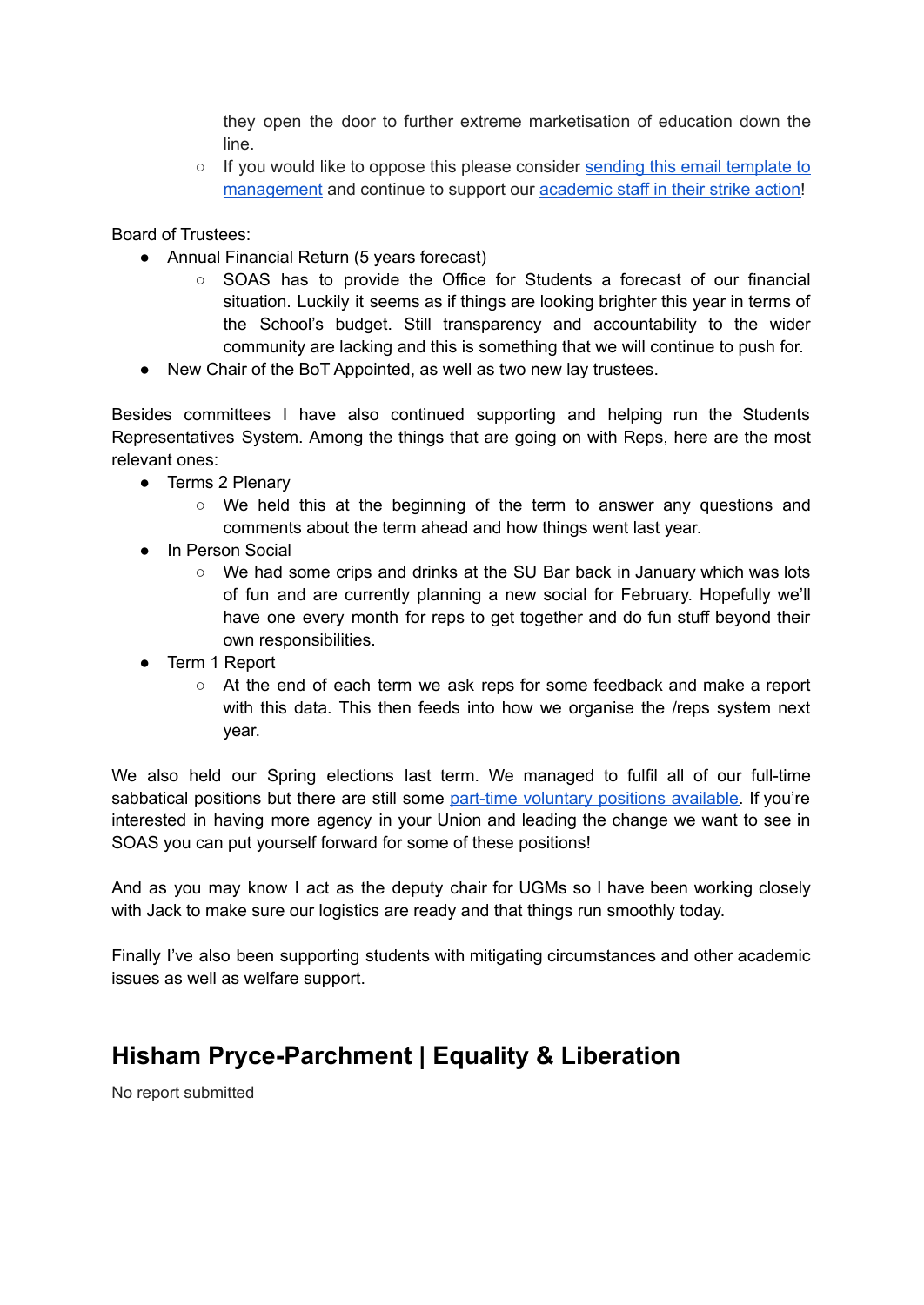# **Ella Spencer | Welfare & Campaigns**

#### **Sanctuary Scholarship proposal approved**

The proposal the SU put forward to reinstate the Sanctuary Scholarship (a scheme to 'support those who might otherwise be blocked from embarking on a university degree, especially those with precarious forms of immigration status or who do not have access to Student Finance) from 2 to 7 places, increase the maintenance loan from £6000 to £12,000 and commit to accommodation support, mental health support and tailored academic support was successful! It will start in July this year. I am following up with the relevant departments to find out who will be in charge of providing the types of support specified in the proposal, getting SOAS to issue public communication about the changes to the scheme, and utilising the alumni network to fundraise for future costs as has been done in the past to make sure SOAS keeps renewing its commitment to the scholarship.

#### **SU Sanctuary Hardship Fund**

In 2019, the SU was given £10,000 from SOAS - £10 for every student that completed the NSS survey - which was intended to go towards the SU LGBTQ+ liberation campaign and to students on the Sanctuary Scholarship. From April onwards this money is now available as a hardship fund that students with unstable or unclear immigration status or those on the sanctuary scholarship can apply for.

#### **Welfare**

I am working with our Enough is Enough coordinator Heather & Hisham (Equality and Liberation sabb) on the Enough is Enough report which Heather drafted. The aim of the report is to capture the work of the project this year, the feedback we have received, and how we are incorporating feedback and expanding the project. I have also read and given feedback on the draft policy that Gendered Intelligence have drafted as part of their review of the Trans\* inclusion policy at SOAS and I will be checking in on the progress of this talking to the new officer team during handover about how to make sure it is properly implemented once it becomes policy.

I have also been looking into the best way for the SU to consistently provide free welfare products (e.g. sanitary products, condoms, resources on mental and sexual health etc.) for students by reaching out to organisations and other SUs which I am waiting to hear back from.

#### **Campaign archiving**

As I have 3 months left in my term, I am prioritising archiving the history of campaigns and projects at SOAS to make sure that this knowledge is passed on and the work is continued in the future. I am focusing on the Sanctuary Scholarship, the Justice For Worker campaign, SOAS Against Surveillance & Securitisation and Trans Dignity at SOAS as these are all campaigns I have been active in and have good knowledge of. My intention is to make timelines with key moments of the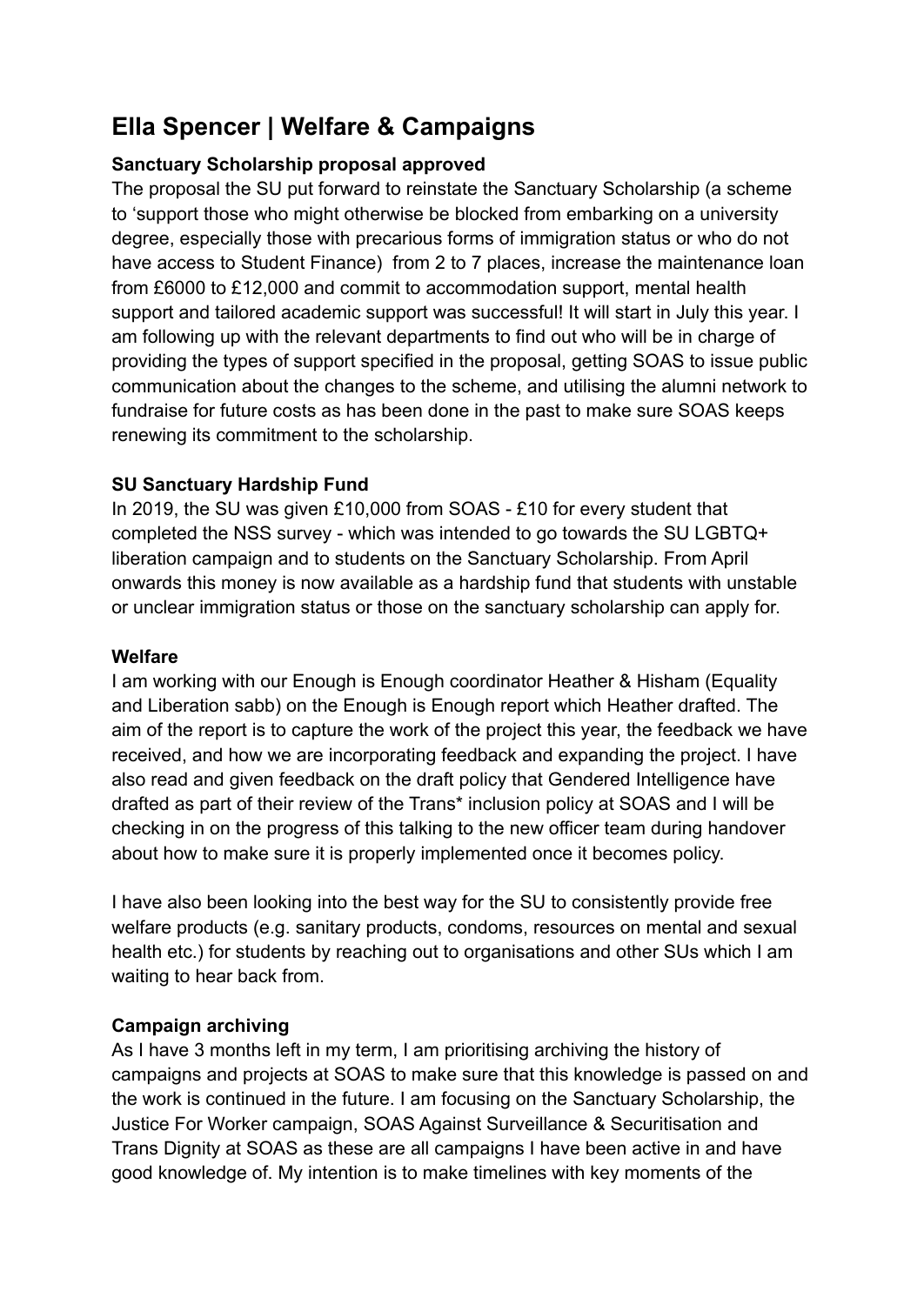campaigns, as well as articles, photos & resources. I hope to pay someone to turn these into zines or something exciting that can be put on the SU website and printed off by students to use for their own campaigns.

# **Executive Officers**

# **Mahek Arora | Academic Affairs**

No report submitted

# **Neelam Aslam | Anti-Racism**

No report submitted

# **Lena Koch | Campaigns**

No report submitted

# **Ayat El-Naili | Entertainment**

No report submitted

# **Jacynthe Roesch | Environment**

This term generally has been very quiet in terms of workload for me. Since Green Week I have not been able to do very much due to my final year deadlines, however I have been on hand via email to support student with any queries and I have been in touch with a few societies I had been supporting to see how they are getting on; in terms of handing over to new members and organising activities. Unfortunately no student has put themselves forward yet to take over the environment officer role in the autumn therefore I might not be able to have a handover properly, which is something I was planning on doing this term.

# **Julia Soldrzynski | International**

No report submitted

# **Krizzel Mapaye | LGBTQIA+**

Hello folks! As I retire from this role, I would like to break down what I have been doing through out this year.